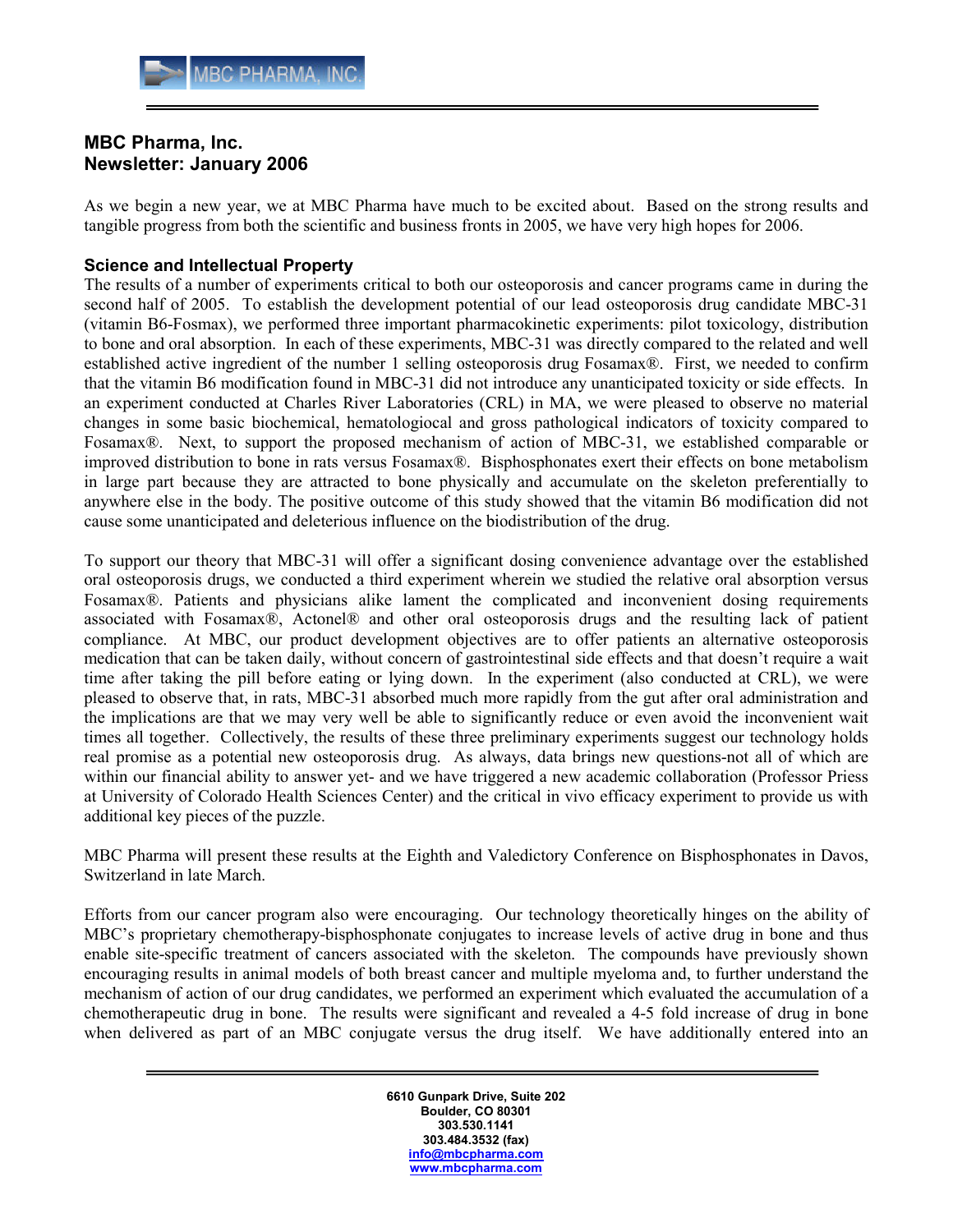agreement with Prof. Harri Lönnberg at the University of Turku in Finland to study some physico-chemical properties of our cancer drug candidates. Prof. Lönnberg. is world-renowned in this area and results from his assays will guide future experimentation and preclinical testing.

## People

We have added two new, high-profile advisors to the MBC leadership team. Dr. Nebojsa Janjic, Ph.D. is a cofounder and the Chief Scientific Officer of Replidyne, Inc., the Louisville, CO pharmaceutical company that discovers and develops new antibiotics. In this role, Dr. Janjic has been involved in all aspects of planning, raising money, establishing operations, licensing and directly interacting with the Food & Drug Administration. Prior to his time at Replidyne, Dr. Janjic was at Nexstar Pharmaceuticals and his contributions included the discovery and early development of Macugen, the first-in-class FDA-approved treatment for macular degeneration that was named Innovative Pharmaceutical Product of the Year in 2005. He is an author of 30 original research papers and an inventor on 10 issued patents. Dr. Janjic received his B.S. degree in Molecular Biology and Ph.D. in Physical Organic Chemistry from the University of Washington in Seattle and completed his postdoctoral training at the Scripps Research Institute in La Jolla as a Cancer Research Institute Fellow. Due to this track record of success, Dr. Janjic has clearly distinguished himself as a highly respected and key figure within the Colorado biopharma community and we're delighted to benefit from his experience and wisdom.

We are also pleased to now include Dr. Michael T. McDermott, MD as an MBC Advisor. Dr. McDermott joined the University of Colorado Endocrinology Division in 1997 as Director of the Clinical Endocrinology Practice. Prior to this prestigious appointment, he spent 20 years in the U.S. Army serving as a general endocrinologist and later as the Chief of the Endocrine Service and Endocrine Fellowship program at Fitzsimons Army Medical Center and as the Endocrine consultant to the Surgeon General. His clinical research interests include the pathophysiology and treatment of osteoporosis and related metabolic diseases and the pathophysiology of diseases of the thyroid gland. His basic research interests involved studying the molecular events underlying the development of thyroid and pituitary tumors.

We are proud to have recruited two such impressive advisors to our company and anticipate that each of their contributions will significantly improve our chances for long-term success.

## Business Development

Some very significant events transpired during the second half of 2005 in the area of business development. First, MBC was selected, through a competitive process, as one of ten companies to present at the Biowest 2005 Venture Showcase on November 8 for an audience of hundreds of Western US investors and bioscience industry leaders. The Showcase is an annual event organized by the Colorado BioScience Association and others to provide exposure for promising Colorado start-up companies and we were privileged to be included in the line-up. The simple honor of being selected created many opportunities for us to meet and initiate relationships with the right kinds of people. The MBC presentation at the event was well received and as a result we have had a number of follow up meetings with potential investors, with more scheduled in the near future. The overall experience continues to reinforce our confidence that our deal is being taken seriously.

Shortly after the Biowest line-up was announced, MBC was also selected as the initial client of the newly established Fitzsimmons BioBusiness Incubator (FBBi; www.colobio.com/fbbi). While their website has a much more thorough explanation of their mission, FBBi was established by Mr. David Drake, the former licensing director at the University of Colorado, to serve and strengthen the Colorado biotechnology industry by supporting the flow of information between new companies, the university, the investment community, the state and anyone

> 6610 Gunpark Drive, Suite 202 Boulder, CO 80301 303.530.1141 303.484.3532 (fax) info@mbcpharma.com www.mbcpharma.com